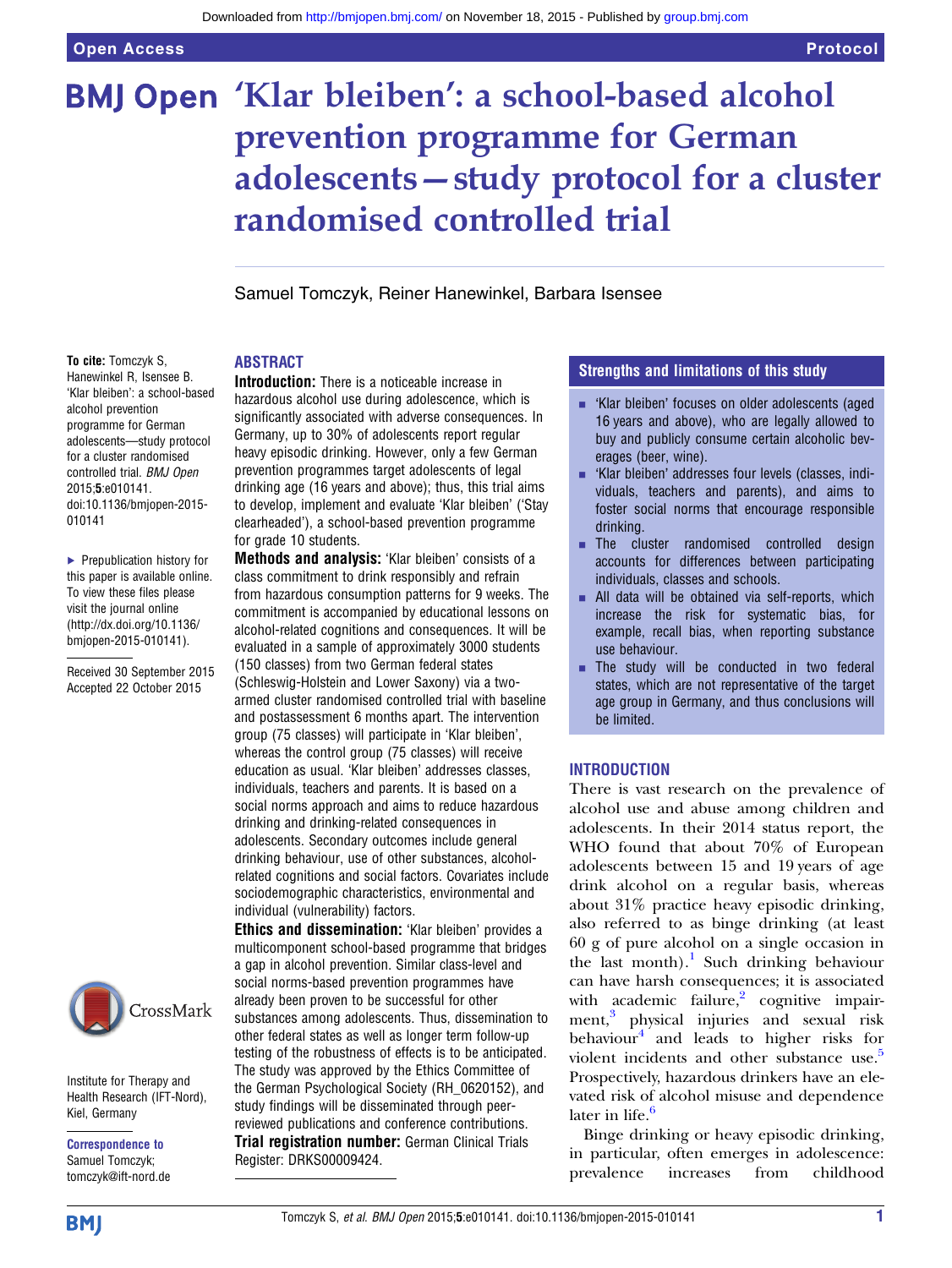## <span id="page-1-0"></span>Open Access

through adolescence and finally peaks in early adulthood (around 21–25 years). Adolescent drinking is often determined by social reasons, for example, belonging to a group or expressing conformity to perceived social norms.<sup>[7](#page-5-0)</sup><sup>8</sup> In these social contexts, drinks are often consumed to let loose, to facilitate contact or to enjoy oneself. In recent years, investigation of habits like drinking games, preloading or predrinking has increased. Drinking games connect alcohol intake with a time factor, as a large amount of drinks is consumed in a relatively short amount of time. Preloading or predrinking describes the behaviour of assembling and drinking before social events such as going to a party or a nightclub.<sup>[9](#page-6-0)</sup>

In Germany, wine and beer can legally be bought and publicly consumed at age 16, and spirits and other liquor at age 18. Thus, alcohol prevention for late adolescents (16+ years) in Germany should focus on abstinence, as well as encourage responsible drinking, for example, no binge drinking or heavy episodic drinking, and sobriety in certain situations such as driving, working or being at school. In addition, experimentation with alcohol represents an adolescent developmental task on the way to adulthood—testing one's limits is a normal part of growing up.<sup>[10](#page-6-0)</sup>

Since drinking is often connected to social contexts, the school setting seems to be an ideal place for hazardous alcohol use prevention. Social enhancement or conformity motives, evoked by social situations, are very often linked to hazardous drinking behaviour, underlin-ing the importance of social norms-based approaches.<sup>[11](#page-6-0)</sup> As of today, there are manifold school-based programmes for alcohol prevention, and there are even some meta-analyses that discern successful programmes from less successful ones.<sup>[12](#page-6-0)–16</sup> According to these, a successful school-based intervention should: (1) incorporate motivational aspects, (2) focus on peer factors (peer involvement, social norms and peer affiliation) and (3) include social skills and behavioural aspects, for instance, alcohol-related refusal skills.

However, only a few of these prevention programmes target older adolescents<sup>[14](#page-6-0) 17–[19](#page-6-0)</sup> and, in addition, most of them are conducted in countries where the purchase and consumption of any alcoholic beverage is illegal for the target population, for example, in the USA. As of today, rigorous evaluations of such programmes, like the Drug Abuse Resistance Education (DARE) programme in the USA, did not show any significant results for rele-vant alcohol use criteria.<sup>[18 19](#page-6-0)</sup> However, Brief Alcohol Interventions deliver promising results in short-term and long-term evaluations, $14$  but solely if based on motivational enhancement therapy and if implemented in individual form, suggesting differential effects of brief interventions.

The programme 'Klar bleiben' ('Stay clearheaded'), on the other hand, focuses exclusively on older German adolescents (16+ years), who are legally allowed to buy and consume certain alcoholic beverages. The

programme includes class-based educational lessons, a collective class commitment with regard to drinking behaviour, and a lottery with prizes as incentives for classes which finish the intervention successfully.

#### Hypotheses and aims

With this study, we want to evaluate the effectiveness of the 'Klar bleiben' prevention programme in grade 10, via a two-arm cluster randomised controlled trial with baseline and postassessment. All measures are listed in table 1.

| Table 1<br><b>Measures</b>                |                                                     |
|-------------------------------------------|-----------------------------------------------------|
| Construct                                 | Measure (acronym) (source)                          |
| Gender, age                               | 32                                                  |
| Migration background                      | 31                                                  |
| Socioeconomic status                      |                                                     |
| (parental education)                      |                                                     |
| Subjective                                | Subjective Socioeconomic                            |
| socioeconomic status<br>Alcohol (lifetime | Status scale (SSS-Scale) <sup>33</sup><br>$34 - 36$ |
| prevalence, current                       |                                                     |
| drinking)                                 |                                                     |
| <b>Binge drinking</b>                     | 37                                                  |
| Problematic and                           | Alcohol Use Disorders                               |
| hazardous alcohol use                     | <b>Identification Test-Consumption</b>              |
|                                           | $(AUDIT-C)38$                                       |
|                                           | Brief alcohol screening                             |
|                                           | instrument for medical care                         |
|                                           | $(BASIC)^{39}$                                      |
|                                           | <b>CRAFFT-Screening Test-</b>                       |
|                                           | German version (CRAFFT-d) <sup>40</sup>             |
| Consequences of                           | Original items <sup>41</sup>                        |
| hazardous drinking                        |                                                     |
| Peer susceptibility                       | 42                                                  |
| Social norm                               | Original items <sup>35 43</sup>                     |
| Personality                               | Big Five Inventory-10 (BFI-10) <sup>44</sup>        |
| characteristics                           | 35                                                  |
| Descriptive norm                          | 35                                                  |
| Parents' and siblings'<br>alcohol use     |                                                     |
| Substance use profiles                    | Substance Use Risk Profile                          |
|                                           | Scale (SURPS) <sup>45 46</sup>                      |
| <b>Drinking motives</b>                   | <b>Drinking Motive Questionnaire</b>                |
|                                           | Revised Short Form (DMQ-R                           |
|                                           | $SF)^{47}$                                          |
| Drink refusal                             | <b>Drink Refusal Self-Efficacy</b>                  |
| self-efficacy                             | Questionnaire-Revised in an                         |
|                                           | adolescent sample                                   |
|                                           | $(DRSEQ-RA)^{48}$                                   |
| Alcohol expectancies                      | <b>Alcohol Expectancy</b>                           |
|                                           | Questionnaire-German version                        |
|                                           | $(AEQ-G)^{49}$                                      |
| <b>Class climate</b>                      | Youth Self Report-German                            |
|                                           | version (YSR-G) <sup>50</sup>                       |
| <b>Bullying and</b>                       | Original items <sup>35</sup>                        |
| victimisation                             |                                                     |
| Use of other                              | Original items                                      |
| substances                                |                                                     |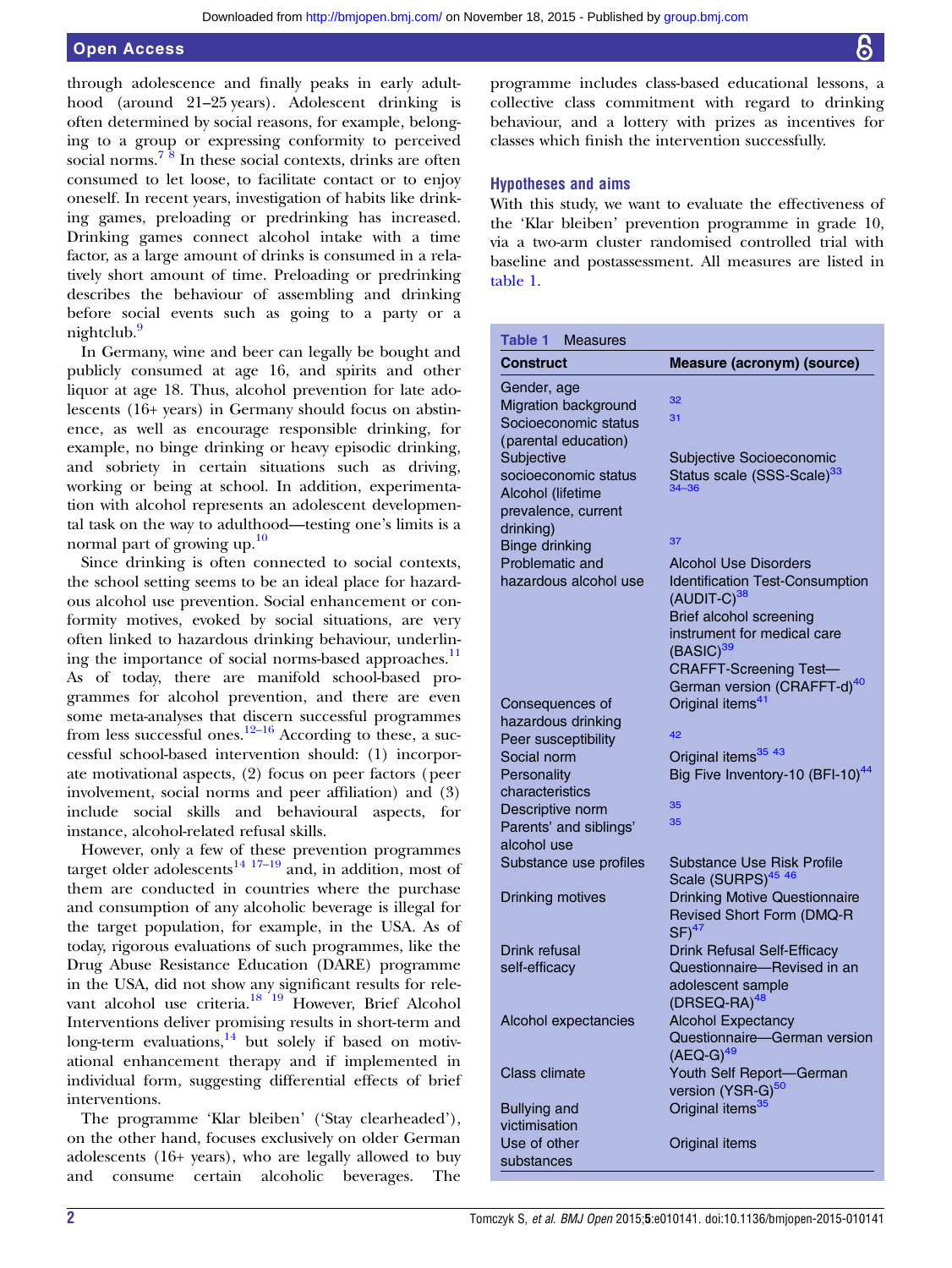#### Primary outcomes

The change in hazardous drinking behaviour from baseline to postassessment will primarily be assessed via the change in the frequency of hazardous drinking or binge drinking (cell frequencies and overall mean scores), and via the Alcohol Use Disorders Identification Test-Consumption (AUDIT-C) sum score. In addition, alcohol-related consequences will also be regarded as a primary outcome. They will be assessed via a modified version of the Rutgers Alcohol Problems Index (RAPI; sum score) and the CRAFFT-d (sum score). All of these measures will be applied at baseline and postassessment.

These primary outcomes have been chosen because of their high clinical relevance in the target population. Thus, the hypothesised effects on primary outcomes in the intervention group compared with the control group comprise:

- 1. A reduction in hazardous drinking behaviour, that is, less binge drinking, less heavy episodic drinking, less frequent drinking.
- 2. A reduction in alcohol-related consequences, that is, headaches, memory loss, nausea, drunk driving, etc.

To further explore adolescent drinking behaviour and to examine potential confounding variables, the following secondary outcomes and covariates are included.

#### Secondary outcomes

General alcohol use (lifetime and current drinking), social factors (peer susceptibility, social norms, estimated descriptive norm), alcohol-related cognitions (drinking motives, drink refusal self-efficacy, alcohol expectancies) and use of other (psychotropic) substances including cigarettes, marijuana and other drugs.

#### **Covariates**

Sociodemographic characteristics (gender, age, (subjective) socioeconomic status, migration background), environmental, school and familial factors (parents' and siblings' alcohol use, class climate, bullying), individual and personality factors (negative thinking, anxiety sensitivity, impulsivity, sensation seeking, Big Five).

#### METHODS AND ANALYSIS

"Klar bleiben" was designed by the Institute for Therapy and Health Research in cooperation with the Federal Centre for Health Education (BZgA). The intervention comprises 9 weeks and targets the adolescent population on four levels: class, individual, teacher and parents (figure 1).

#### Class

The main component of the intervention is a class commitment with regular monitoring. At the beginning of the intervention, each participating class agrees to refrain from hazardous drinking patterns for the next 9 weeks. This commitment is fixed in a written class contract. Classes that comply with their commitment for the



Figure 1 Overview of the intervention's components.

whole 9 weeks are rewarded with attractive prizes in a lottery.

Since compliance is crucial to winning a prize, it is monitored on a regular basis: every fortnight, each student indicates whether he or she has complied with the class commitment or not. These individual reports are counted and reported as class-level frequencies to the project staff. If more than 10% of a class has not complied, the entire class drops out of the lottery. Moreover, all classes are encouraged to voluntarily submit creative projects dealing with alcohol use in adolescence and its consequences. Classes with the most interesting or innovative submissions will be rewarded with a special prize, independent of their compliance to the initial commitment. Hence, even if a class fails to comply, it may still win a prize.

Besides, each class takes part in up to four educational lessons:

1. Social presence and social norms

The aim is to sensitise students to the presence and connotations of alcohol in modern society and everyday life. Hence, this lesson focuses on factual alcohol use norms, as well as famous aphorisms and examples of alcohol use in society.

2. Advertisements and promotion

Exposure to alcohol-related advertising is associated with increased consumption rates among adolescents.<sup>[20](#page-6-0)</sup> Moreover, advertisements suggest positive results of alcohol use. Thus, adolescents are encouraged to investigate and reveal hidden messages and strategies in diverse forms of advertising in order to reflect their own behaviour.

3. Alcohol expectancies

Alcohol expectancies play an important role in adolescent substance use: positive alcohol expectancies are quite common in this age group, and are linked to earlier onset and problematic drinking.<sup>21</sup> <sup>22</sup> Thus, this lesson focuses on personal expectancies, risks and norms associated with (hazardous) alcohol use.

#### 4. Drinking motives

Students are invited to discuss and reflect on their own drinking motives, as well as general drinking motives in adolescence. Examples of alcohol (mis)use will be analysed and discussed and should help the participants to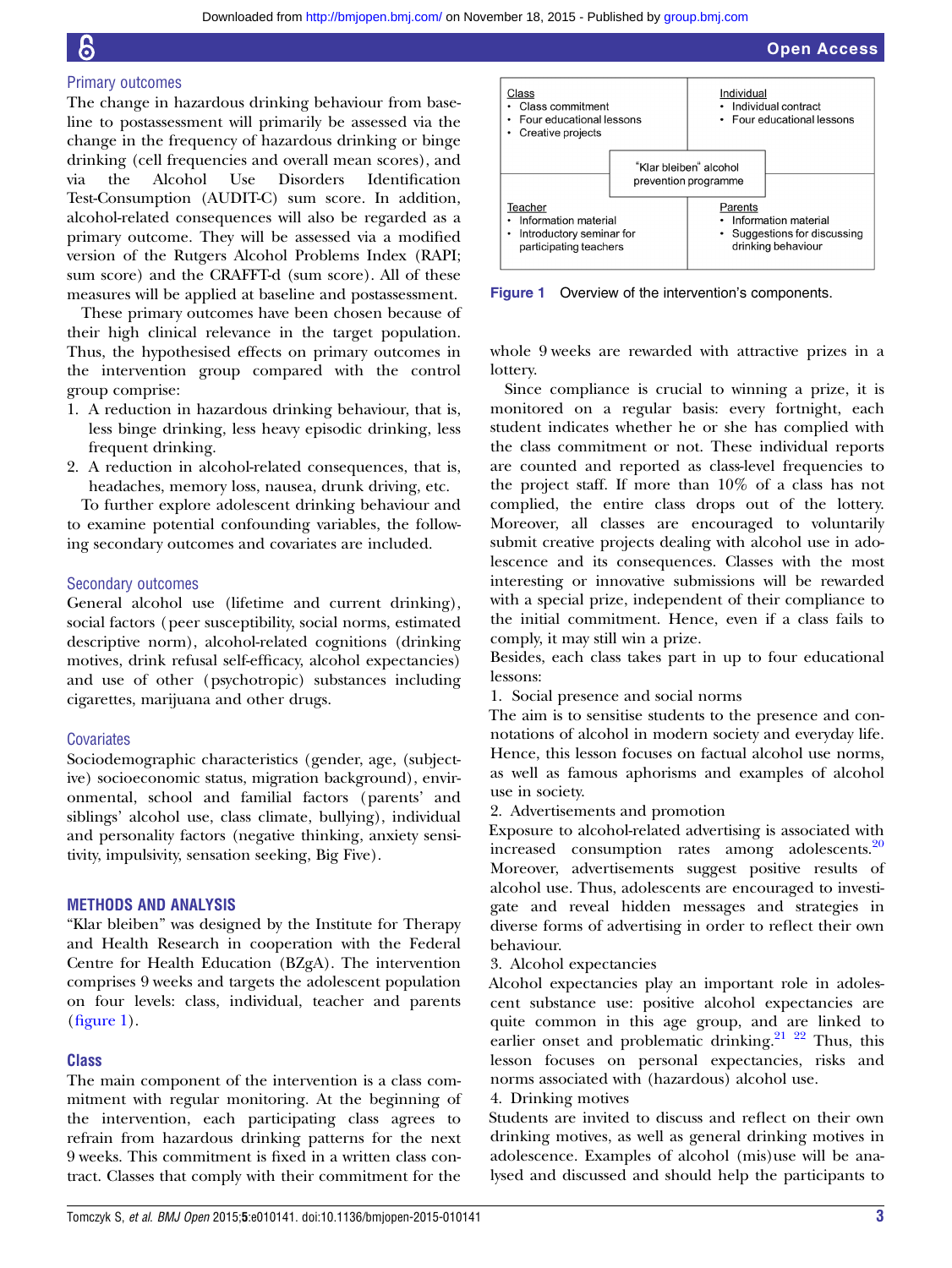## Open Access

clarify their reasons for drinking, and consequently develop and practise adequate coping strategies.

Each lesson takes about 45 min and will be conducted by the teachers of the participating classes. At the end of the intervention, each teacher is asked to state which lessons were conducted. The educational lessons are not mandatory.

#### Individual

In addition to the class commitment, each student receives an individual contract, in which he or she can determine a personal goal for the duration of the intervention. For example, if one was abstinent before, a goal could be to stay abstinent, whereas if one was drinking heavily on the weekends, one could aim to reduce this amount to 1 or 2 drinks an evening. This contract remains private.

#### **Teacher**

The headmaster and teaching staff of each participating school will receive information on the background, material and aims of the programme. Teachers are also invited to comply with the class commitment, and hence represent role models for their students. Additionally, participating teachers will receive an introductory seminar for conducting 'Klar bleiben', suggestions on how to present and implement 'Klar bleiben' in their classes, plus further information on alcohol-related education.

#### **Parents**

Parents will also receive information on the background, material and aims of the programme, and the accompanying assessments. In addition, they will receive suggestions on how to discuss responsible drinking behaviour with their child.

#### Study design

This evaluation trial for 'Klar bleiben' is a two-arm two-wave cluster randomised controlled trial. Individual data at each wave are nested at the class and school level. To avoid contamination of experimental conditions, schools are the unit of randomisation. Thus, all grade 10 classes of a participating school are allocated randomly to either the intervention or control group. Classes in the intervention group will take part in the 'Klar bleiben' programme, while the control group receives 'education as usual' without further intervention. Both groups will be surveyed twice, once before (baseline assessment) and once after (postassessment) the intervention. These surveys will be conducted as individual self-reports in each class, administered by trained staff of the Institute for Therapy and Health Research. Process evaluation will be conducted after the intervention: intervention classes will be asked to evaluate the intervention and participating teachers will be asked to evaluate the implementation and the quality of the material and educational lessons and the intervention altogether. The study design and timeline are depicted in figure 2.



Figure 2 Study design.

#### Sample size calculation

One basic assumption in analysing nested data is that data within clusters, for instance, classes or schools, are more similar than between clusters. This clustering effect can statistically be described as  $1+(m-1)p$ , with m referring to the number of units in a cluster, that is, students within a class, and p to the intraclass correlation coefficient  $(ICC)$ .<sup>23</sup> On the basis of prior research, the expected ICC for substance-related outcomes is approximately  $0.015.^{24}$  $0.015.^{24}$  $0.015.^{24}$  On average, a class approximately comprises 20 students with parental consent, thus leading to a clustering effect of 1.285. Assuming a significance level of  $\alpha=0.05$ , a statistical power of 0.80 and a small-to-medium effect size (Cohen's d=0.30) according to meta-analyses of school-based alcohol prevention programmes, $^{12}$  15  $^{16}$  25 the estimated sample size considering the clustering effect is N=2506 (k=125 classes). We confirmed this result via a computerised sample size calculator. $26$  Finally, we estimated a dropout rate of 15%, based on previous studies, $27 \frac{28}{1}$  resulting in a total sample of N=3000 students and k=150 classes. To achieve a sample of this size, a total of 665 schools will be invited to participate.

#### Procedure and participants

The target population comprises all 10th graders aged 16+ years in secondary schools in the federal states of Schleswig-Holstein (SH) and Lower Saxony (LS), Germany. All schools with 10th grade education in SH will be invited (n=331). In addition, a comparable number of schools with grade 10 education from four districts in LS (n=334) will be invited. Headmasters of the respective schools will receive invitational letters,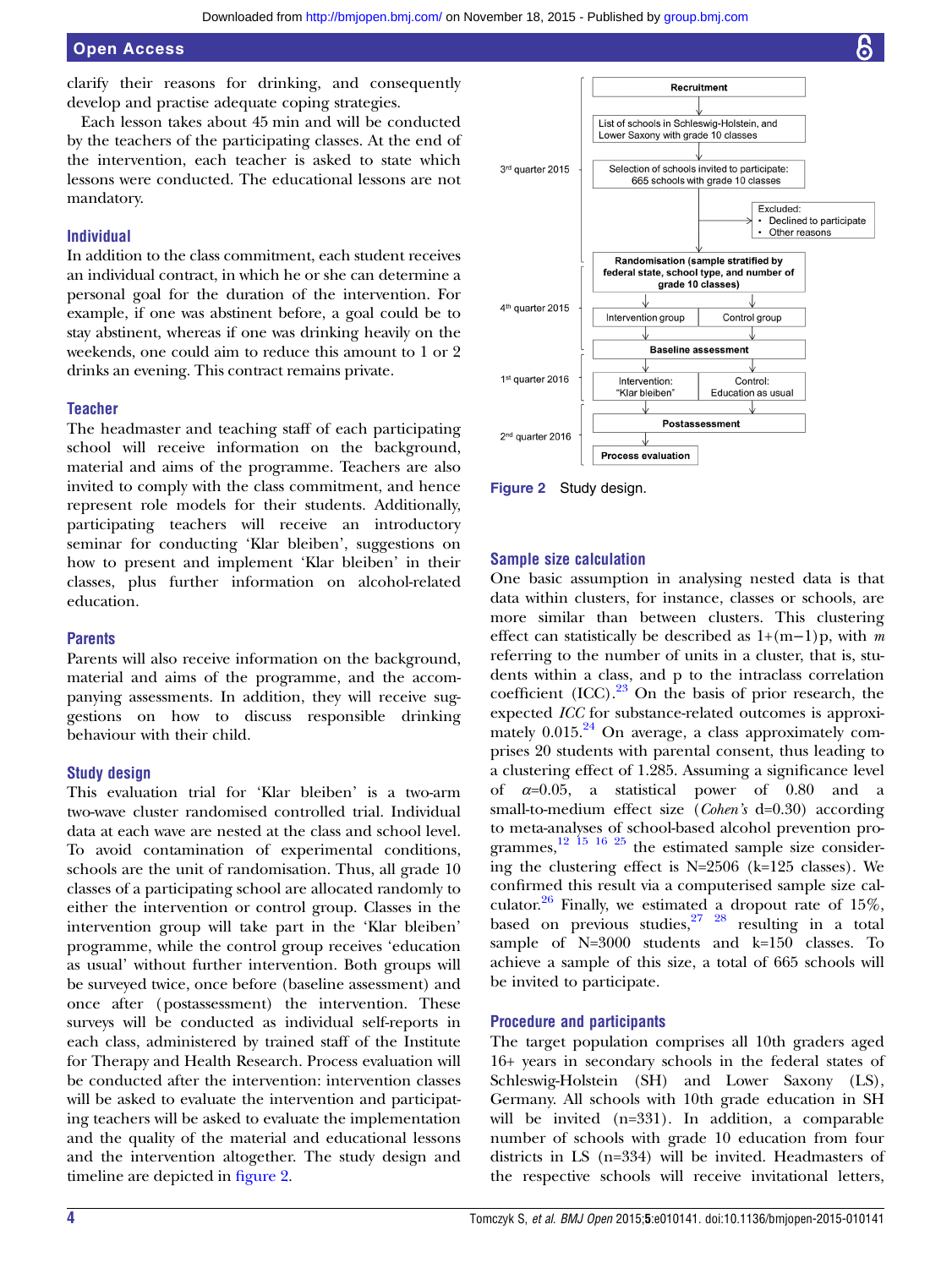information material on background, methods and aims of the study, and copies of the approval letters of the Ethics Committee and their respective Ministry. Schools that agree to participate are obliged to give written consent, and thereby accept the study design and procedure that is, the means of randomisation. Moreover, they will be asked to state the number of grade 10 classes in their school, the names of the respective class teachers and the number of students per class. All grade 10 students of the participating schools will be included in the study. If schools do not wish to participate, they will be asked to explain their reasons for declining. To encourage participation, all participating classes will receive a financial incentive of 100  $\epsilon$  for participating in both assessments. To conduct non-responder analyses, all invited schools will be asked to provide basic data about school type, size, number of grade 10 classes, number and ethnic composition of student body and number of teachers, as well as the extent of general health education. Participating schools will be stratified by federal state, school type and number of grade 10 classes, and randomly allocated to either the intervention or control group.

Besides, parents (and students 18 years or older) will receive a letter explaining the study. If they give or refuse permission to participate, they signify this by signing a prewritten statement. If participants refuse to take part in the study, their data will not be registered.

#### Randomisation and stratification

All participating classes will randomly be assigned to either the control or intervention group (allocation ratio 1:1) via the computational software 'Randomization in Treatment Arms',<sup>[29](#page-6-0)</sup> which produces a random allocation sequence for stratified randomisation. Schools will be used as the unit of randomisation, in order to avoid interference between the control and intervention groups. Moreover, the sample will be stratified according to the federal state, the type of school and the number of grade 10 classes per school, to balance both groups. The randomisation will be monitored by the principal investigators, and the resulting allocation will be noted.

#### Data collection, entry and storage

Schools will be recruited and randomised between September and October 2015. Then the baseline data will be collected in both groups between November and December 2015. The intervention programme 'Klar bleiben' is scheduled for January–March 2016, with the control group simultaneously attending the usual curriculum. Finally, post-test data will be obtained between April and May 2016. A data monitoring committee will not be necessary for two reasons: first, this is not a blinded study, and second, it is a short-term, noninvasive intervention with the opportunity to quit at any time without any negative consequences or side-effects. All data will be entered electronically by trained

personnel at the Institute for Therapy and Health Research, where the original forms will be stored. Data entries will be reviewed to check data plausibility and guarantee sufficient data quality. The final data set will be stored for 10 years after study completion. All principal investigators will have access to the final data set. On request, school-level data will be presented to the participating schools as mean scores.

#### Measures

Data on federal state and school type will be assessed at the recruitment stage; all other measures will be obtained via anonymous self-report questionnaires. Most measurement tools have previously been tested to assure sufficient reliability and validity. To be able to connect baseline data to post-test data—while guaranteeing anonymity—each student creates an individual seven-digit code.[30](#page-6-0) An overview of all measures for baseline and post-test assessment can be found in [table 1](#page-1-0).

#### Process evaluation

The quality of implementation may have great impact on the intervention's results; thus, teachers will be asked to rate the implementation of each educational lesson and the intervention altogether via Likert scales. Moreover, participating teachers and students will be asked to provide information about the acceptance and feasibility of the intervention, as well as ideas and suggestions for further improvement. To check the honesty of students in reporting the compliance with their commitment, they will be asked to retrospectively assess their honesty and the honesty of the other participants during the intervention. To identify bias, responses of students with very high and very low scores (via percentiles) will then be compared via Student t tests for independent samples.

#### Statistical analysis

Statistical analysis will be conducted with Stata V.14<sup>[51](#page-6-0)</sup> according to the intention-to-treat paradigm. Program efficacy will be tested via a repeated measurement, nested mixed-effect multilevel regression model with the schools, classes and individuals levels, and random intercepts for these three levels. Experimental group and other covariates will be included as fixed effects. Baseline differences between the intervention and control groups, as well as attrition will be analysed via appropriate tests (for example,  $\chi^2$ , Student t tests for independent samples). Complete case analyses will be performed, unless missing data are high (>30%), and data are missing completely at random or missing at random, in which case multiple imputation will be applied.

#### Ethics and Dissemination

Schools and parents will be fully informed about the trial. Depending on the federal state, parental consent will be given via active (LS) or passive (SH) agreement.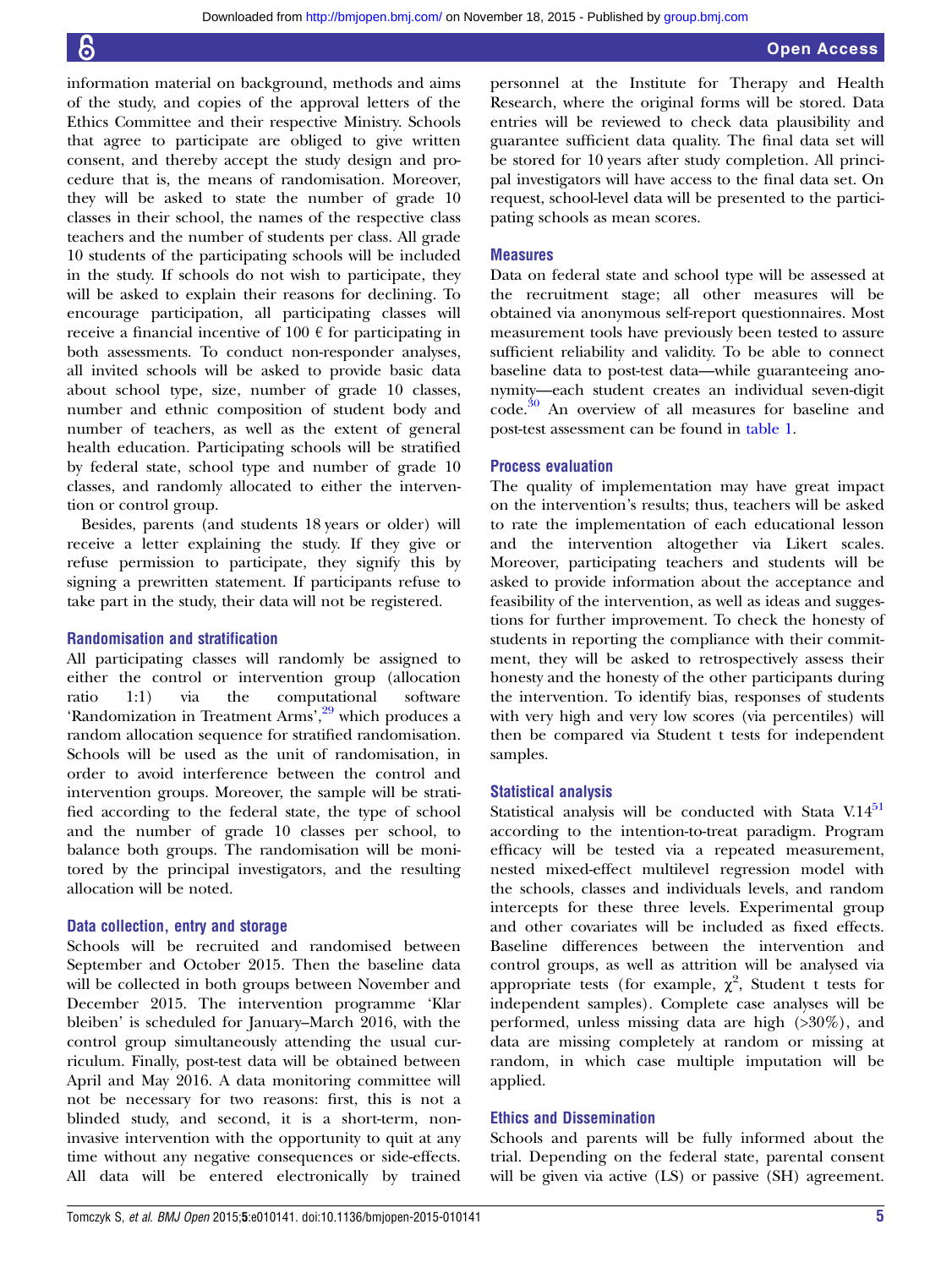### <span id="page-5-0"></span>Open Access

Students without parental consent and students who do not want to participate are excluded from all data assessments. Anonymity is guaranteed at all times, because students will only be registered via a self-created individual seven-digit code. Additionally, findings of the current study will be disseminated through peer-reviewed publications and conference contributions.

#### **DISCUSSION**

This study protocol documents the two-arm cluster randomised controlled trial with baseline and postassessment for 'Klar bleiben', a school-based prevention programme for hazardous alcohol use. The programme targets German adolescents in grade 10, aged 16 years and above, who are legally allowed to buy and consume beer and wine in public. Therefore, a major aim of the programme is to promote responsible drinking behaviour. It is expected that participation in the intervention group leads to a reduction in hazardous drinking behaviour (less regular drinking, less heavy drinking) and alcohol-related problems and consequences. To reach this goal, the programme is built on four components that have been empirically linked to adolescent drinking: classes, individuals, teachers and parents.

Although evidence in favour of school-based prevention is mixed for universal prevention programmes, $12$ there are certain aspects that seem to be associated with programme success and that are also incorporated in 'Klar bleiben': social skills and norms, behavioural norms, peer affiliation and motivational enhancement.

Moreover, while most other prevention programmes take place in the classroom but focus on individual experiences with alcohol, 'Klar bleiben' centres on a class-level intervention where the whole group has to stand together to fulfil its commitment and to win a prize. Studies on similar interventions, for example, the Smokefree Class Competition, showed that a class-level design activates a social norm of desirable behaviour—in this case, responsible drinking behaviour—which encourages students to oblige. $52-\overline{54}$  $52-\overline{54}$  Additionally, these competitions may promote cohesion within classes, which is positively associated with individual well-being.<sup>[55](#page-6-0)</sup>

Although there are up to four educational lessons, they are not mandatory for participation; therefore, 'Klar bleiben' is not as time-consuming as other programmes and easy to implement for teachers. However, the extent of teacher involvement and integration into regular school life may prove to be an important moderator of programme success. By evaluating the implementation process, such third variable effects are considered.

Nevertheless, a main limitation of this study is the assessment via self-reports. There is an increased risk for systematic bias, such as recall bias, although self-reports have previously been shown to be reliable and valid measures of adolescent drinking. $56\,57$  Also, since participation is voluntary, non-compliance could become an issue, in particular in groups or classes where a large portion of students

report (regular) heavy drinking. Although these classes may drop out of 'Klar bleiben' at an early stage, or they may not be able to win a prize in the lottery, they are still invited to submit creative projects dealing with alcohol use in adolescence, which may lead to secondary treatment effects or at least promising trends. In addition, teachers are encouraged to teach the prepared class courses, regardless of the class commitment, and to invite their students to reflect on their own actions and associated consequences. Subgroup analyses will prove whether there are differential effects depending on the initial level of consumption or the quantity or quality of implementation. Finally, this study will be conducted in two federal German states, which are not representative of the German population. However, if 'Klar bleiben' proves to be successful in reducing hazardous drinking patterns, the programme could be disseminated to other states, and be validated in a larger, nationally representative sample of adolescents, or via long-term follow-up (12+ months) to test the robustness of its effects.

Contributors ST, RH and BI designed the study. ST wrote the first draft of the manuscript, while RH and BI revised the manuscript critically for important intellectual content and contributed to the structure. All the authors approved the final version of the manuscript for publication.

Funding This trial is funded by the Federal Centre for Health Education (BZgA) on behalf of the German Ministry of Health. All authors received grants from the Federal Centre for Health Education, on behalf of the German Ministry of Health, during the conduct of the study.

#### Competing interests None.

Ethics approval This study has been approved by the Ethics Committee of the German Psychological Society and the Ministries of Education of Schleswig-Holstein and Lower Saxony.

Provenance and peer review Not commissioned; peer reviewed for ethical and funding approval prior to submission.

Data sharing statement The trial data set and any additional unpublished data will only be available to research staff at the Institute for Therapy and Health Research (IFT-Nord) who initially conducted the study.

Open Access This is an Open Access article distributed in accordance with the Creative Commons Attribution Non Commercial (CC BY-NC 4.0) license, which permits others to distribute, remix, adapt, build upon this work noncommercially, and license their derivative works on different terms, provided the original work is properly cited and the use is non-commercial. See: [http://](http://creativecommons.org/licenses/by-nc/4.0/) [creativecommons.org/licenses/by-nc/4.0/](http://creativecommons.org/licenses/by-nc/4.0/)

#### **REFERENCES**

- 1. World Health Organisation. Global status report on alcohol and health 2014. Geneva: WHO, 2014.
- Kelly AB, Evans-Whipp TJ, Smith R, et al. A longitudinal study of the association of adolescent polydrug use, alcohol use and high school non-completion. [Addiction](http://dx.doi.org/10.1111/add.12829) 2015;110:627-35.
- 3. Tapert SF, Granholm E, Leedy NG, et al. Substance use and withdrawal: neuropsychological functioning over 8 years in youth. [J Int Neuropsychol Soc](http://dx.doi.org/10.1017/S1355617702870011) 2002;8:873–83.
- 4. Bonomo Y, Coffey C, Wolfe R, et al. Adverse outcomes of alcohol use in adolescents. [Addiction](http://dx.doi.org/10.1080/09652140120075215) 2001;96:1485-96.
- 5. Miller JW, Naimi TS, Brewer RD, et al. Binge drinking and associated health risk behaviors among high school students. [Pediatrics](http://dx.doi.org/10.1542/peds.2006-1517) 2007;119:76–85.
- 6. Andersen A, Due P, Holstein BE, et al. Tracking drinking behaviour from age 15–19 years. [Addiction](http://dx.doi.org/10.1046/j.1360-0443.2003.00496.x) 2003;98:1505–11.
- 7. Kuntsche E, Knibbe R, Gmel G, et al. Why do young people drink? A review of drinking motives. [Clin Psychol Rev](http://dx.doi.org/10.1016/j.cpr.2005.06.002) 2005;25:841-61.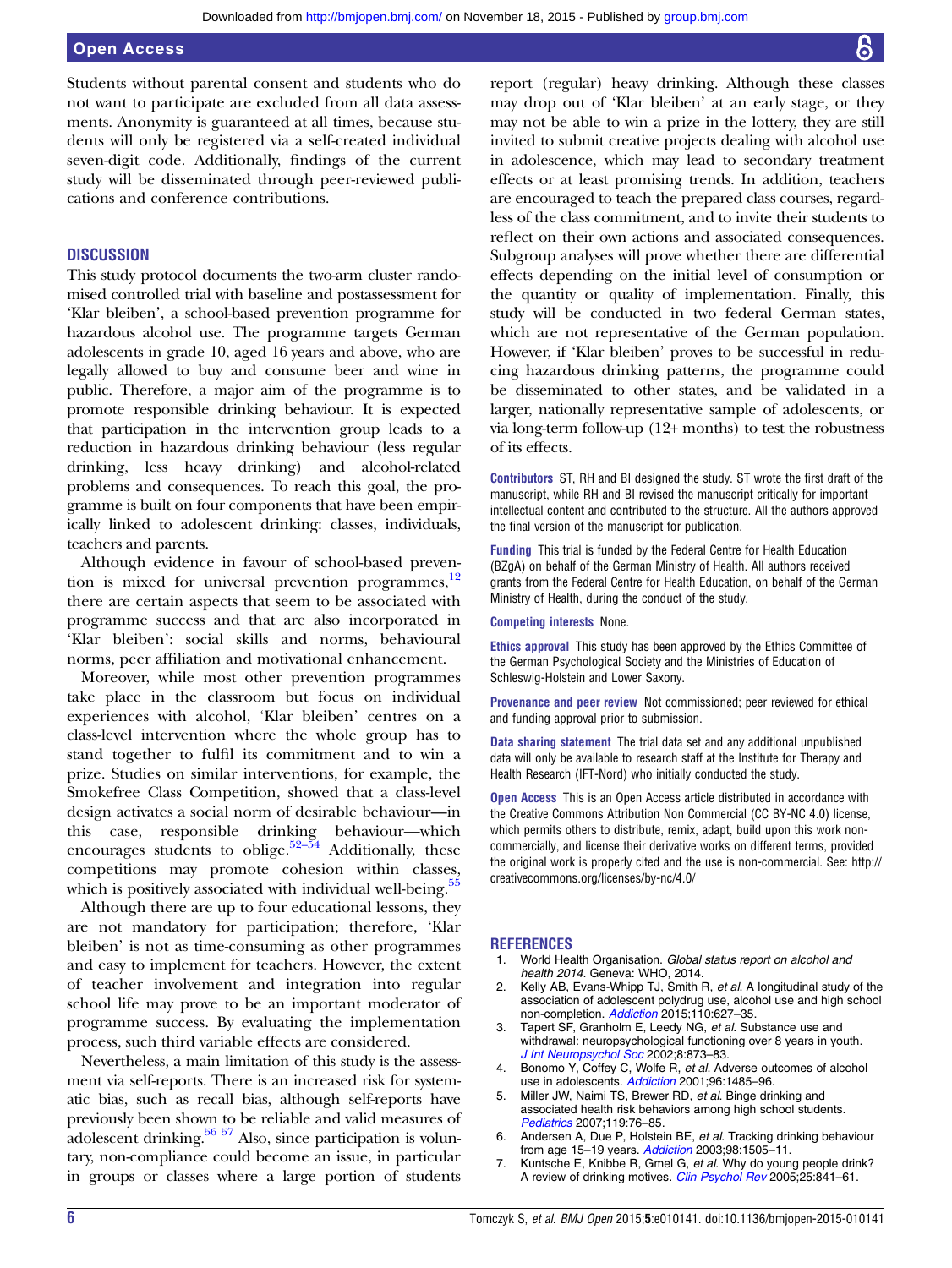- <span id="page-6-0"></span>8. Kuntsche E, Knibbe R, Gmel G, et al. Who drinks and why? A review of socio-demographic, personality, and contextual issues behind the drinking motives in young people. [Addict Behav](http://dx.doi.org/10.1016/j.addbeh.2005.12.028) 2006;31:1844–57.
- 9. Wahl S, Sonntag T, Roehrig J, et al. Characteristics of predrinking and associated risks: a survey in a sample of German high school students. [Int J Public Health](http://dx.doi.org/10.1007/s00038-012-0409-2) 2013;58:197-205.
- 10. Havighurst RJ. Human development and education. New York: Longmans & Green, 1953.
- 11. Kuntsche E, Wicki M, Windlin B, et al. Drinking motives mediate cultural differences but not gender differences in adolescent alcohol use. *[J Adolesc Health](http://dx.doi.org/10.1016/j.jadohealth.2014.10.267)* 2015;56:323-9.
- 12. Foxcroft DR, Tsertsvadze A. Universal school-based prevention programs for alcohol misuse in young people. [Cochrane Database](http://dx.doi.org/10.1002/14651858.CD009113) [Syst Rev](http://dx.doi.org/10.1002/14651858.CD009113) 2011;(5):CD009113.
- 13. Gottfredson DC, Wilson DB. Characteristics of effective school-based substance abuse prevention. [Prev Sci](http://dx.doi.org/10.1023/A:1021782710278) 2003;4:27-38.
- Hennessy EA, Tanner-Smith EE. Effectiveness of brief school-based interventions for adolescents: a meta-analysis of alcohol use prevention programs. [Prev Sci](http://dx.doi.org/10.1007/s11121-014-0512-0) 2014;16:463-74.
- 15. Strøm H, Adolfsen F, Fossum S, et al. Effectiveness of school-based preventive interventions on adolescent alcohol use: a meta-analysis of randomized controlled trials. [Subst Abuse Treat Prev Policy](http://dx.doi.org/10.1186/1747-597X-9-48) 2014;9:48.
- 16. Tobler NS, Roona MR, Ochshorn P, et al. School-based adolescent drug prevention programs: 1998 meta-analysis. [J Prim Prev](http://dx.doi.org/10.1023/A:1021314704811) 2000;20:275–336.
- 17. Bailey KA, Baker AL, Webster RA, et al. Pilot randomized controlled trial of a Brief Alcohol Intervention group for adolescents. [Drug](http://dx.doi.org/10.1080/09595230410001704136) [Alcohol Rev](http://dx.doi.org/10.1080/09595230410001704136) 2004;23:157–66.
- 18. Ennett ST, Tobler NS, Ringwalt CL, et al. How effective is Drug Abuse Resistance Education? A meta-analysis of Project DARE outcome evaluations. [Am J Public Health](http://dx.doi.org/10.2105/AJPH.84.9.1394) 1994;84:1394–401.
- 19. Ennett ST, Rosenbaum DP, Flewelling RL, et al. Long-term evaluation of Drug Abuse Resistance Education. [Addict Behav](http://dx.doi.org/10.1016/0306-4603(94)90036-1) 1994;19:113–25.
- 20. Morgenstern M, Isensee B, Sargent JD, et al. Exposure to alcohol advertising and teen drinking. [Prev Med](http://dx.doi.org/10.1016/j.ypmed.2010.11.020) 2011;52:146–51.
- 21. Jester JM, Wong MM, Cranford JA, et al. Alcohol expectancies in childhood: change with the onset of drinking and ability to predict adolescent drunkenness and binge drinking. [Addiction](http://dx.doi.org/10.1111/add.12704) 2015;110:71–9.
- 22. Newton NC, Barrett EL, Swaffield L, et al. Risky cognitions associated with adolescent alcohol misuse: moral disengagement, alcohol expectancies and perceived self-regulatory efficacy. [Addict](http://dx.doi.org/10.1016/j.addbeh.2013.09.030) [Behav](http://dx.doi.org/10.1016/j.addbeh.2013.09.030) 2014;39:165–72.
- 23. Murray DM, Varnell SP, Blitstein JL. Design and analysis of group-randomized trials: a review of recent methodological developments. [Am J Public Health](http://dx.doi.org/10.2105/AJPH.94.3.423) 2004;94:423–32.
- 24. Faggiano F, Richardson C, Bohrn K, et al. A cluster randomized controlled trial of school-based prevention of tobacco, alcohol and drug use: the EU-Dap design and study population. [Prev Med](http://dx.doi.org/10.1016/j.ypmed.2006.09.010) 2007;44:170–3.
- 25. Sussman S, Arriaza B, Grigsby TJ. Alcohol, tobacco, and other drug misuse prevention and cessation programming for alternative high school youth: a review. [J Sch Health](http://dx.doi.org/10.1111/josh.12200) 2014;84:748-58.
- 26. Campbell MK, Thomson S, Ramsay CR, et al. Sample size calculator for cluster randomized trials. [Comput Biol Med](http://dx.doi.org/10.1016/S0010-4825(03)00039-8) 2004;34:113–25.
- 27. Hanewinkel R, Sargent JD. Longitudinal study of exposure to entertainment media and alcohol use among German adolescents. [Pediatrics](http://dx.doi.org/10.1542/peds.2008-1465) 2009;123:989–95.
- 28. Hanewinkel R, Isensee B, Sargent JD, et al. Cigarette advertising and teen smoking initiation. [Pediatrics](http://dx.doi.org/10.1542/peds.2010-2934) 2011;127:e271-8.
- 29. Pahlke F, König IR, Ziegler A. Randomization in Treatment Arms (RITA): Ein Randomisierungs-Programm für klinische Studien [A randomization program for clinical trials]. Inform Biom Epidemiol Med Biol 2004;35:1–22.
- 30. Galanti MR, Siliquini R, Cuomo L, et al. Testing anonymous link procedures for follow-up of adolescents in a school-based trial: the EU-DAP pilot study. [Prev Med](http://dx.doi.org/10.1016/j.ypmed.2006.07.019) 2007;44:174–7.
- 31. Suchert V, Isensee B, Hansen J, et al. "läuft."—a school-based multi-component program to establish a physically active lifestyle in adolescence: study protocol for a cluster-randomized controlled trial. [Trials](http://dx.doi.org/10.1186/1745-6215-14-416) 2013;14:416.
- 32. Statistisches Bundesamt. Zensus 2011 Methoden und Verfahren [Census 2011 – methods and measures]. Wiesbaden: Statistisches Bundesamt, 2015.
- 33. Hoebel J, Müters S, Kuntz B, et al. Messung des subjektiven sozialen Status in der Gesundheitsforschung mit einer deutschen Version der MacArthur Scale [Measuring subjective social status in

health research with a German version of the MacArthur Scale]. [Bundesgesundheitsblatt](http://dx.doi.org/10.1007/s00103-015-2166-x) 2015;58:749–57.

- 34. Donovan JE, Molina BS. Types of alcohol use experience from childhood through adolescence. [J Adolesc Health](http://dx.doi.org/10.1016/j.jadohealth.2013.03.024) 2013;53:453–9.
- 35. Hansen J, Hanewinkel R, Maruska K, et al. The 'Eigenständig werden' prevention trial: a cluster randomised controlled study on a school-based life skills programme to prevent substance use onset. [BMJ Open](http://dx.doi.org/10.1136/bmjopen-2011-000352) 2011;1:e000352
- 36. Reboussin BA, Song EY, Shrestha A, et al. A latent class analysis of underage problem drinking: evidence from a community sample of 16–20 year olds. [Drug Alcohol Depend](http://dx.doi.org/10.1016/j.drugalcdep.2005.11.013) 2006;83:199–209.
- 37. Wechsler H, Nelson TF. Binge drinking and the American college student: what's five drinks? [Psychol Addict Behav](http://dx.doi.org/10.1037/0893-164X.15.4.287) 2001;15:287-91.
- 38. Rumpf HJ, Wohlert T, Freyer-Adam J, et al. Screening questionnaires for problem drinking in adolescents: performance of AUDIT, AUDIT-C, CRAFFT and POSIT. [Eur Addict Res](http://dx.doi.org/10.1159/000342331) 2013;19:121-7.
- 39. Bischof G, Reinhardt S, Grothues J, et al. Development and evaluation of a screening instrument for alcohol-use disorders and at-risk drinking: the brief alcohol screening instrument for medical care (BASIC). [J Stud Alcohol Drugs](http://dx.doi.org/10.15288/jsad.2007.68.607) 2007;68:607-14.
- 40. Tossmann P, Kasten L, Lang P, et al. Bestimmung der konkurrenten Validität des CRAFFT-d: Ein Screeninginstrument für problematischen Alkoholkonsum bei Jugendlichen [Determination of the concurrent validity of the CRAFFT-d: a screening instrument for problematic alcohol consumption]. [Z Kinder Jugendpsychiatr](http://dx.doi.org/10.1024/1422-4917.37.5.451) sychother 2009;37:451-9.
- 41. White HR, Labouvie EW. Towards the assessment of adolescent problem drinking. [J Stud Alcohol](http://dx.doi.org/10.15288/jsa.1989.50.30) 1989;50:30-7.
- 42. Pierce JP, Choi WS, Gilpin EA, et al. Validation of susceptibility as a predictor of which adolescents take up smoking in the United States. [Health Psychol](http://dx.doi.org/10.1037/0278-6133.15.5.355) 1996;15:355-61.
- Needle R, McCubbin H, Wilson M, et al. Interpersonal influences in adolescent drug use—the role of older siblings, parents, and peers. Int J Addict 1986;21:739–66.
- 44. Rammstedt B, John OP. Measuring personality in one minute or less: a 10-item short version of the Big Five Inventory in English and German. [J Res Pers](http://dx.doi.org/10.1016/j.jrp.2006.02.001) 2007;41:203-12.
- 45. Paul S, Rodehacke S, Krömer NB. Die deutsche Version der Substance Use Risk Profile Scale (SURPS): psychometrische validierung anhand von Deutschen, Englischen, Irischen und Französischen Jugendlichen [German version of the Substance Use Risk Profile Scale (SURPS): psychometric validation in a sample of German, English, Irish, and French adolescents]. [Suchttherapie](http://dx.doi.org/10.1055/s-0033-1351517) 2013;14:29.
- 46. Woicik PA, Stewart SH, Pihl RO, et al. The Substance Use Risk Profile Scale: a scale measuring traits linked to reinforcement-specific substance use profiles. [Addict Behav](http://dx.doi.org/10.1016/j.addbeh.2009.07.001) 2009;34:1042-55.
- Kuntsche E, Kuntsche S. Development and validation of the Drinking Motive Questionnaire Revised Short Form (DMQ-R SF). [J Clin Child Adolesc Psychol](http://dx.doi.org/10.1080/15374410903258967) 2009;38:899-908.
- 48. Young RM, Hasking PA, Oei TP, et al. Validation of the Drinking Refusal Self-Efficacy Questionnaire—Revised in an Adolescent Sample (DRSEQ-RA). [Addict Behav](http://dx.doi.org/10.1016/j.addbeh.2006.07.001) 2007;32:862-8.
- 49. Demmel R, Hagen J. Faktorenstruktur und psychometrische Eigenschaften einer gekürzten deutschsprachigen Version des Alcohol Expectancy Questionnaire (Brief AEQ-G). [Factor Structure and Psychometric Properties of a Brief German Version of the Alcohol Expectancy Questionnaire (Brief AEQ-G)]. Z Differ Diagn Psychol 2002;23:205–16.
- 50. Walter R, Remschmidt H, Deimel W. Reliabilität und Validität der deutschen Version des Youth Self Report [Reliability and validity of the German version of the Youth Self Report]. Z Kinder Jugendpsychiatr 1994;22:23–38.
- 51. StataCorp. Stata Statistical Software: Release 14. College Stations, Texas: StataCorp LP, 2015.
- 52. Isensee B, Morgenstern M, Stoolmiller M, et al. Effects of Smokefree Class Competition 1 year after the end of intervention: a cluster randomised controlled trial. [J Epidemiol Community Health](http://dx.doi.org/10.1136/jech.2009.107490) 2012;66:334–41.
- 53. Isensee B, Hanewinkel R. Meta-analysis on the effects of Smoke-free Class Competition on smoking prevention in adolescents. [Eur Addict Res](http://dx.doi.org/10.1159/000335085) 2012;18:110-15.
- 54. Wiborg G, Hanewinkel R. Effectiveness of the "Smoke-Free Class Competition" in delaying the onset of smoking in adolescence. [Prev Med](http://dx.doi.org/10.1006/pmed.2002.1071) 2002;35:241–9.
- 55. Gergana M, John TP. Cohesion and individual well-being of members in self-managed teams. [Leadersh Org Dev J](http://dx.doi.org/10.1108/LODJ-04-12-0058) 2014;35:429-41.
- 56. Del Boca FK, Darkes J. The validity of self-reports of alcohol consumption: state of the science and challenges for research. [Addiction](http://dx.doi.org/10.1046/j.1359-6357.2003.00586.x) 2003;98(Suppl 2):1-12.
- 57. Lintonen T, Ahlström S, Metso L. The reliability of self-reported drinking in adolescence. [Alcohol Alcohol](http://dx.doi.org/10.1093/alcalc/agh071) 2004;39:362-8.